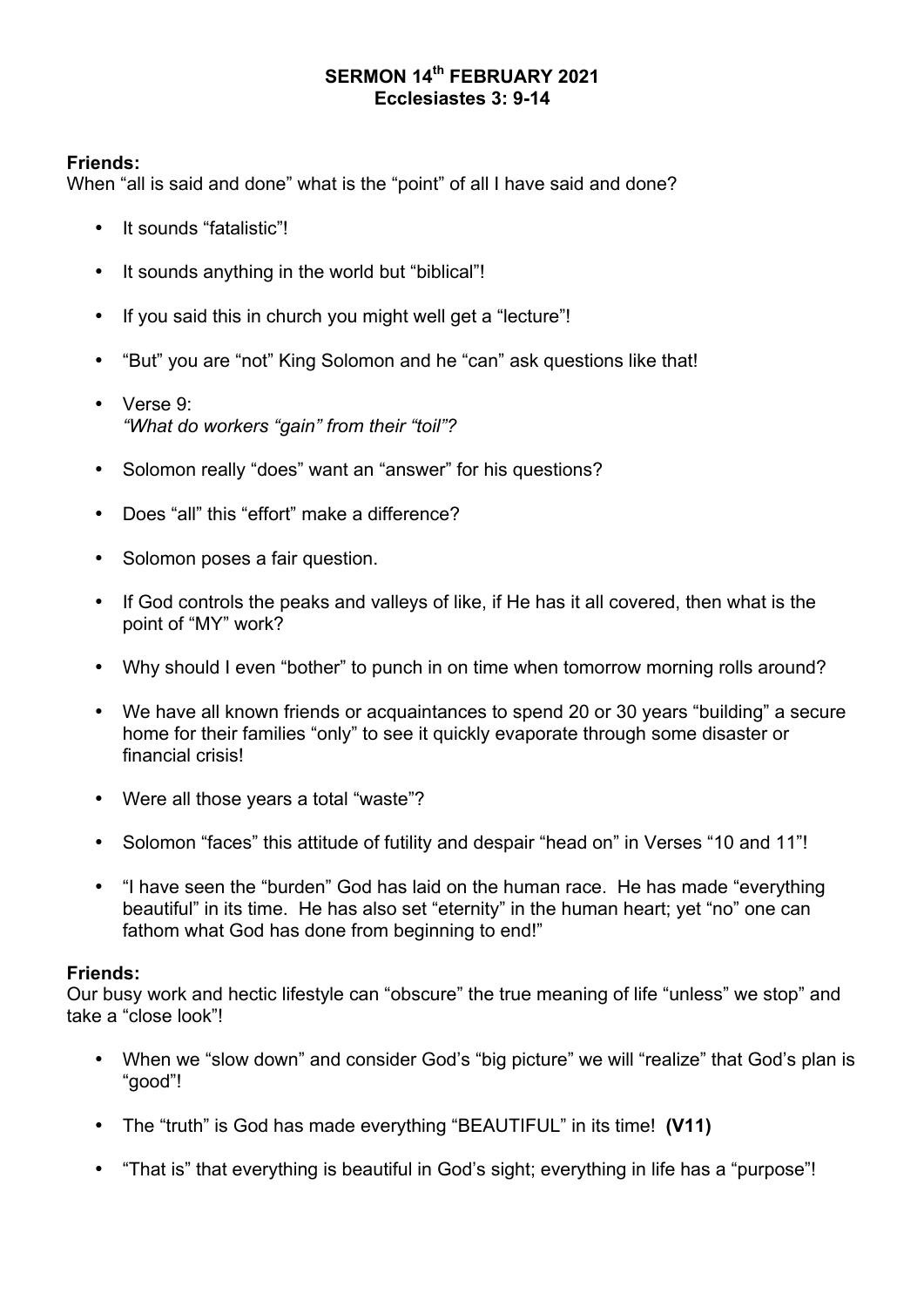Life is "NOT" empty and random and godless; but "full" and "precisely aligned" and Go- "ordained"!

- It's "not" that your most "important work" is meaningless; it's that you "most trivial" movements are "ALSO" "significant"!
- Ruth Bell Graham used to have an "inscription" over her kitchen "sink": *"Divine service conducted HERE three times a day"!*
- Ruth understood that whatever we do  $-$  even washing a "dirty pot"  $-$  is worthwhile; if done in God's "will" and for Christ's "glory"!
- The apostle Paul "tells us so whether you "eat" or "drink" or "whatever you do" do it all for the glory of God!"

*(1 Cor. 10:31)*

- One man who understood this well was Nicholas Herman, otherwise known in history as "Brother Lawrence" (1614-1691)!
- He was born in France, fought for the French army, was seriously wounded and was lame for the rest of his life. However, he always had a nagging "fear" of living an insignificant life!
- At age 50 he joined a monastery in Paris where he was "dubbed" Brother Lawrence!
- He was "assigned" to the "kitchen", he was insulted and humbled! For the next several years, he went about his 'chores'; miserable but dutiful!
- Then one day he began thinking about his "attitude"!
- He started reminding himself that God's "presence" continually permeated him!
- Even the most menial tasks, if undertaken for God's glory, are "holy"!

## **Friends:**

That means the heat of the kitchen, the sweat of the field, the mess of the toddlers home, the 5 hours of our op shop, even the stench of the gutter are "HOLY GROUND" "because" God goes there with us"!

- So many years passed; Brother Lawrence countenance and demeanor gradually change, "until" others began asking him a "reason" for his "radiance"!
- You can read all about his answer in a book titled "The Practice of the Presence of God"!
- Brother Lawrence's "simple message" had a worldwide impact, because He understood the full implications of God's "invisible presence"!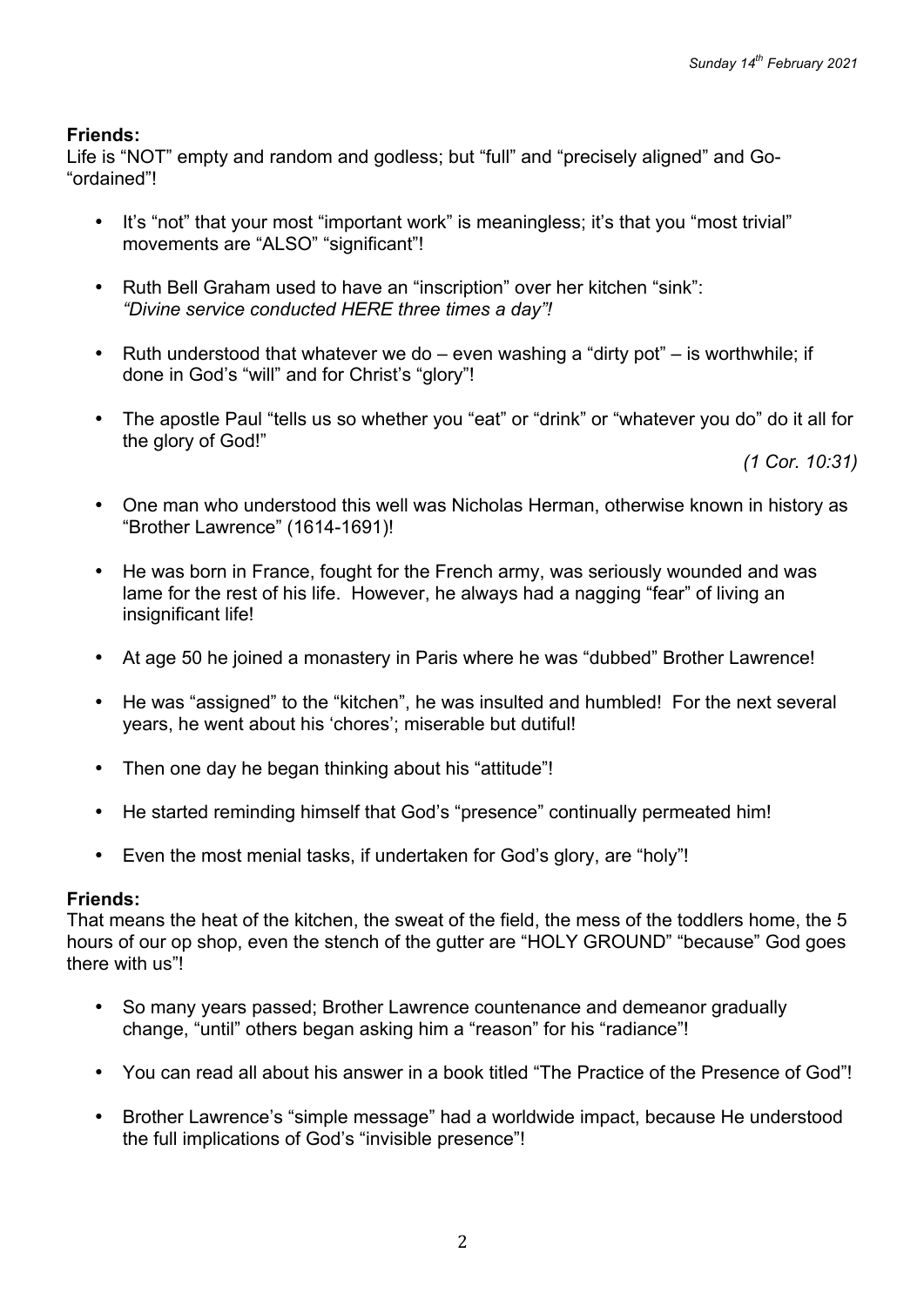• One of his quotes says: *"Think often of God, by day, by night, in your business, and even in your diversions. He is always near you and with you; leave Him not alone!"*

## **Friends:**

Do you have the pleasing "aroma" of Christ?

- Do you "smell" of Christ?
- Are people "asking" you "why" you are shining with something different?
- Solomon goes on in Verse 11 to add his beautiful sentence: *"He has made "everything" "beautiful" in its time!"*
- How "good to know" that "everything", the good, the bad, the ugly; in our lives has a Godordained "purpose"!
- God is "for us", "not" against us!
- Everything in our lives goes through God's "filter" of love and mercy!
- This verse is the Old Testament counterpart of Romans 8:28: *" We know that all things work together for good to those who love God, to those whoa re called according to His purpose!"*

## **Friends:**

We have "no" problem connecting with Verse 11 in the nice moments of life!

- What sets the "true believer" apart is his or her "ability" to "apply" it during "times of unpleasantness"!
- "Young couples" fall in love and get married. They are convinced that God has made everything beautiful in His time! But 10 years later, when little children are underfoot, bills are due, a job has been lost and a medical scare has been diagnosed – we "wonder" what happened to all that beauty!
- Men and women "leave their marriages" in times like these simply because they are unaware of God's presence in the rugged times as well as the smooth.

## **Friends:**

Our challenge as Christians is to recognize that everything has a time, a season a reason, and to "trust God" to bring sense and unity on His "schedule"!

- Are you "only" a "fair-weather" Christian?
- "Storms" will always "come" into the Christian's life!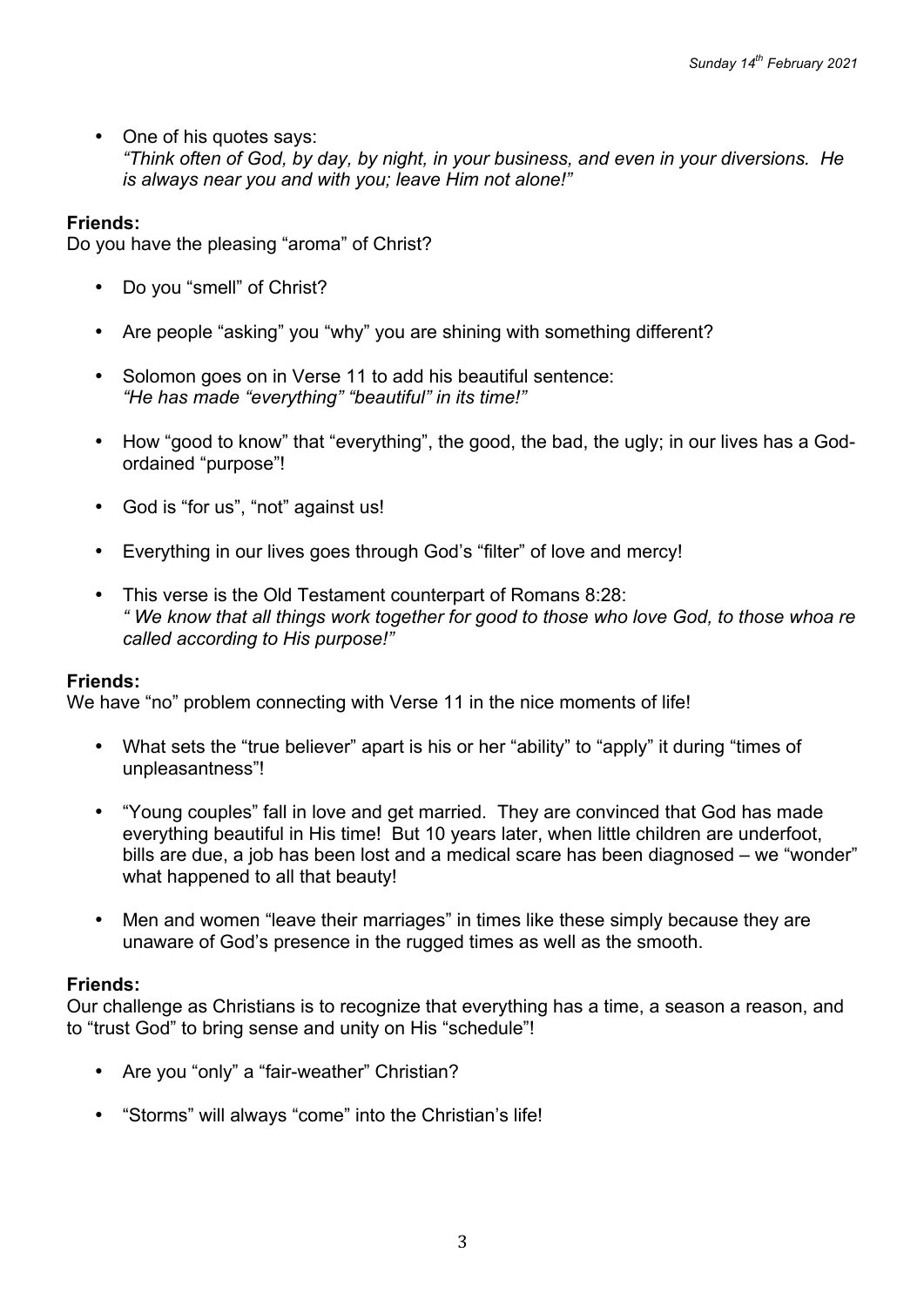The apostle Paul says to Timothy: *"Indeed, all who desire to live a godly life in Christ Jesus will be "persecuted"!"*

*(2 Tim. 3:12)*

• Malcolm Muggeridge who became a committed follower of Christ after being an "atheist" in his youth, wrote this in his book, "A Twentieth Century Testimony": *"Contrary to what might be expected, I look back on experiences that at the time seemed especially "desolating and painful" with particular "satisfaction"!"*

*"Indeed I can say with complete truthfulness that everything that has truly enhanced and enlightened my existence has been through "affliction" and not through happiness! This, of course, is what the cross signifies. And it is the cross more than anything else, that has called me inexorably to Christ!"*

- E. M. Bounds was an American civil-war era devotional writer who focused mainly on "prayer"!
- He penned this little poem: "*Why should I fear tomorrow? The LORD directs my way. Why should I trouble borrow? I live but for today. Whenever I am weary, in God I find my rest. And when my path seems dreary, I know it's for the best"!*
- Of course this is where "faith" comes into play!
- We walk by faith not by sight!

*(2 Cor. 5:7)*

- If you faith works only when everything is "rosy and upbeat", it's not worth very much!
- Faith kicks in when the roof falls in!
- We keep up our spirits and fortify ourselves by "trusting" in God's presence and promises despite "dismal" and circumstances!
- We "believe" God only has good plans for his children; and that "includes" even the negative things that come into our lives!
- But what about the Holocaust? What about 9/11? What abut the 80+ homes lost in the Perth Hills bushfire?
- I can't answer all those questions on suffering!
- "But" I can say that God doesn't turn a blind eye to "suffering"!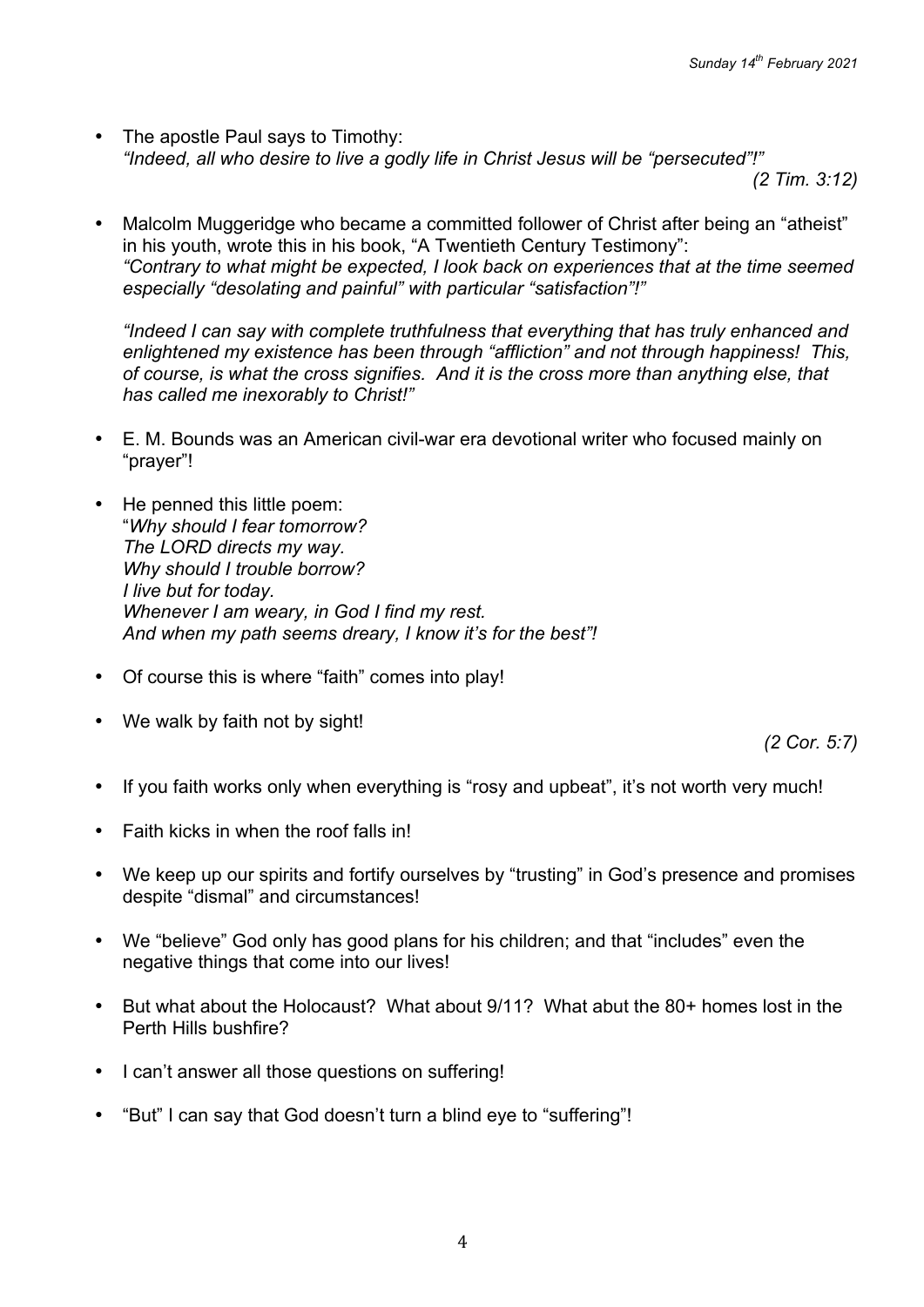- Now one of the most famous verses in all the Bible **(V11)**: *"And He has put "eternity" in the human heart!"*
- "Don Richardson" wrote an award winning book called "ETERNITY in their HEARTS" based on this verse! He presented more than 25 examples of cultures all over the world, completely cut off from Christianity in which fragments of truth about God existed!
- The people were "looking" for God, indeed "hungry" for God, since knowledge about God in some form had been passed down over the generations!
- In most cases leading them to Christ required little effort! God came to earth in Christ and was searching for "them" to bring forgiveness of sins!
- Richardson set forth the idea that every human being has ETERNITY in his or her heart! And that winning people to Christ is a matter of discovering what piece or part of eternity they were familiar with and connecting the dots to Christ!

God Almighty has put "something in your heart": no one misses out! A taste for longing for "eternity", and it cannot be discovered through the things of life!

- There will always be a longing for something "more" in "your life" until you "know God personally"!
- And even when you come to know God in Christ, there will still be an "ache", for the Bible says the whole creation of "groaning", waiting for the final days of redemption!

*(Rom. 8:22)*

- Even as believers in our Risen Lord Jesus, we will never find ultimate satisfaction in this life "BECAUSE" we were made for "ETERNITY"!
- The "BEST" is yet to "come"!
- "C. S. Lewis" in his classic Mere Christianity said it this way: *"Creatures are not born with desires unless satisfaction for those desires exist. A "baby" feels hunger, well there is such a thing as food! Humans feel sexual desire, well there is such a thing as sex! If I find in myself a desire which no experience in this world can satisfy, the most probably explanation is that I was "made for another world"! Earthly pleasures were never meant to satisfy it, "but" only arouse it, to suggest he real thing!"*
- I wonder if Saint Augustus had **(V11)** in mind when he wrote: *"You have made us for Yourself, restless is our heart until it come to rest in You!"*
- The "unrest" we see in our world and in our own hearts tells us we have not found our rest "completely" in God!
- And we won't fully experience that rest completely until we enter the realm for which we were created – "ETERNTIY"!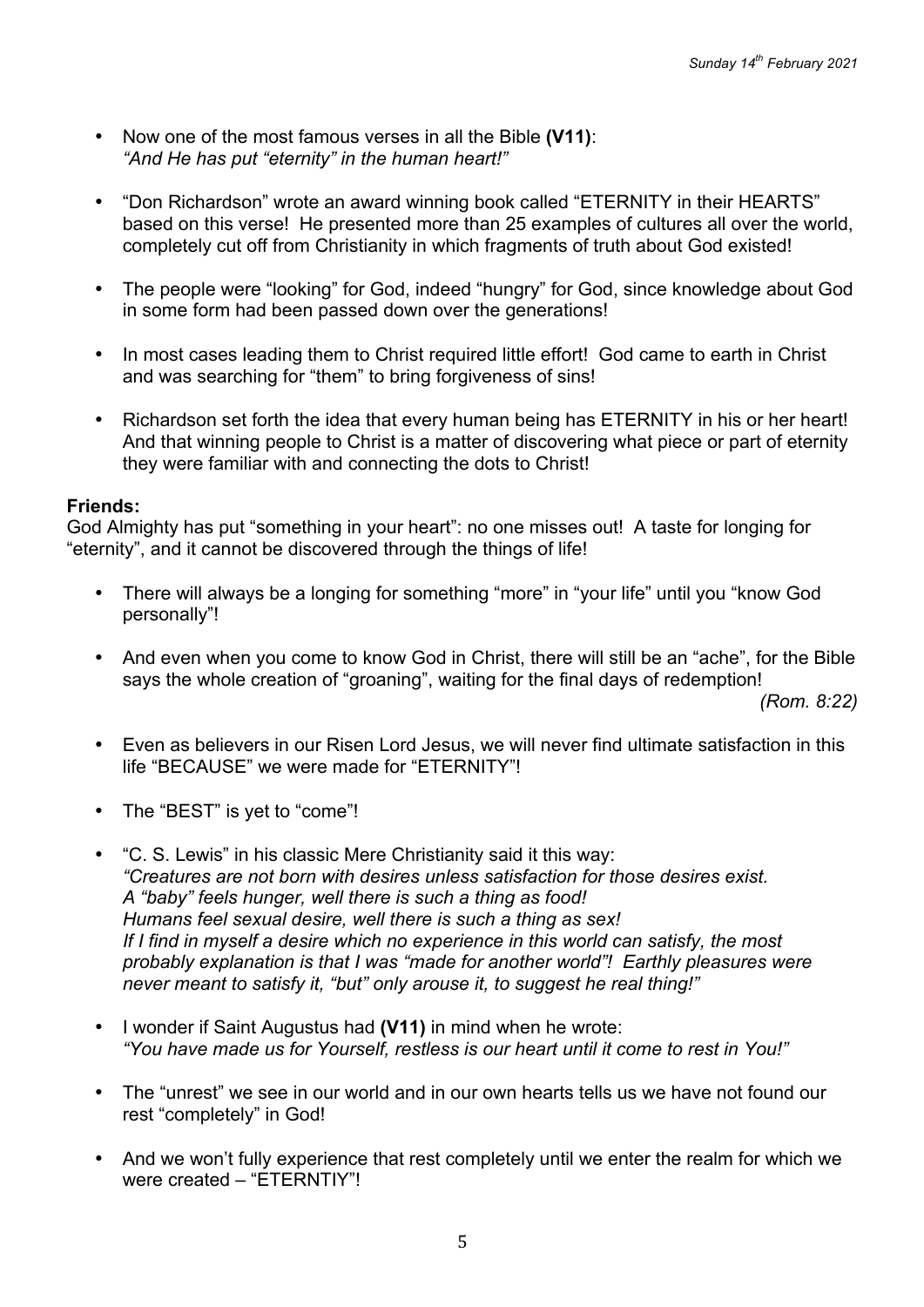• The apostle Paul puts it like this: *"For now we see in a mirror dimly but then face to face. Now I know in "part", then I shall know fully, even as I have been fully known!"*

*(1 Cor. 13:12)*

## **Friends:**

We're squinting in a "god"; peering through a "mist"! It's like driving up Mt Ousley or Bulli Pass and suddenly the fog descends. You can't see anything clearly anymore – I find it quite frightening.

- "But" it won't be long before the weather clears and the "sun" shines bright.
- We'll see it all then, see it as clearly as God sees us, "knowing Him' directly just as He knows us!
- Once again C. S. Lewis's words help us: *"Our Heavenly Father has provided many delightful "inns" for us along our journey: but He takes great care to see that we do not mistake any of them for home!"*
- Yes we "enjoy" many stops along the journey of life but we can only "wonder" abut the "mansions" in Heaven He is preparing for You and Me!
- The "second half" of Verse 11 is an interesting twist!
- "YET "no one" can fathom what God has done from beginning to end!"
- God's plan is always good! His purpose is clear!
- But **(V11)** tells us that His program is "mysterious"!
- No body can figure it out!
- God is a mysterious God at times!
- I "don't" understand everything that god is doing in his World!
- I often "wish" God would be more "forth coming" with the answers!
- The evangelist "Vance Havner" used to say: *"God writes over some of our days: "Will explain later"!"*
- Catherine Marshall wrote this after the death of her grandchild: *"When life hands us situations we cannot understand, we have one or two choices. We can "wallow" in misery, separated from God. Or we can tell Him; "I need You and Your Presence in my life "more" than I need understanding. I choose You Lord. I trust You to give me understanding and an answer to all of my "whys", only if and when You "choose"!"*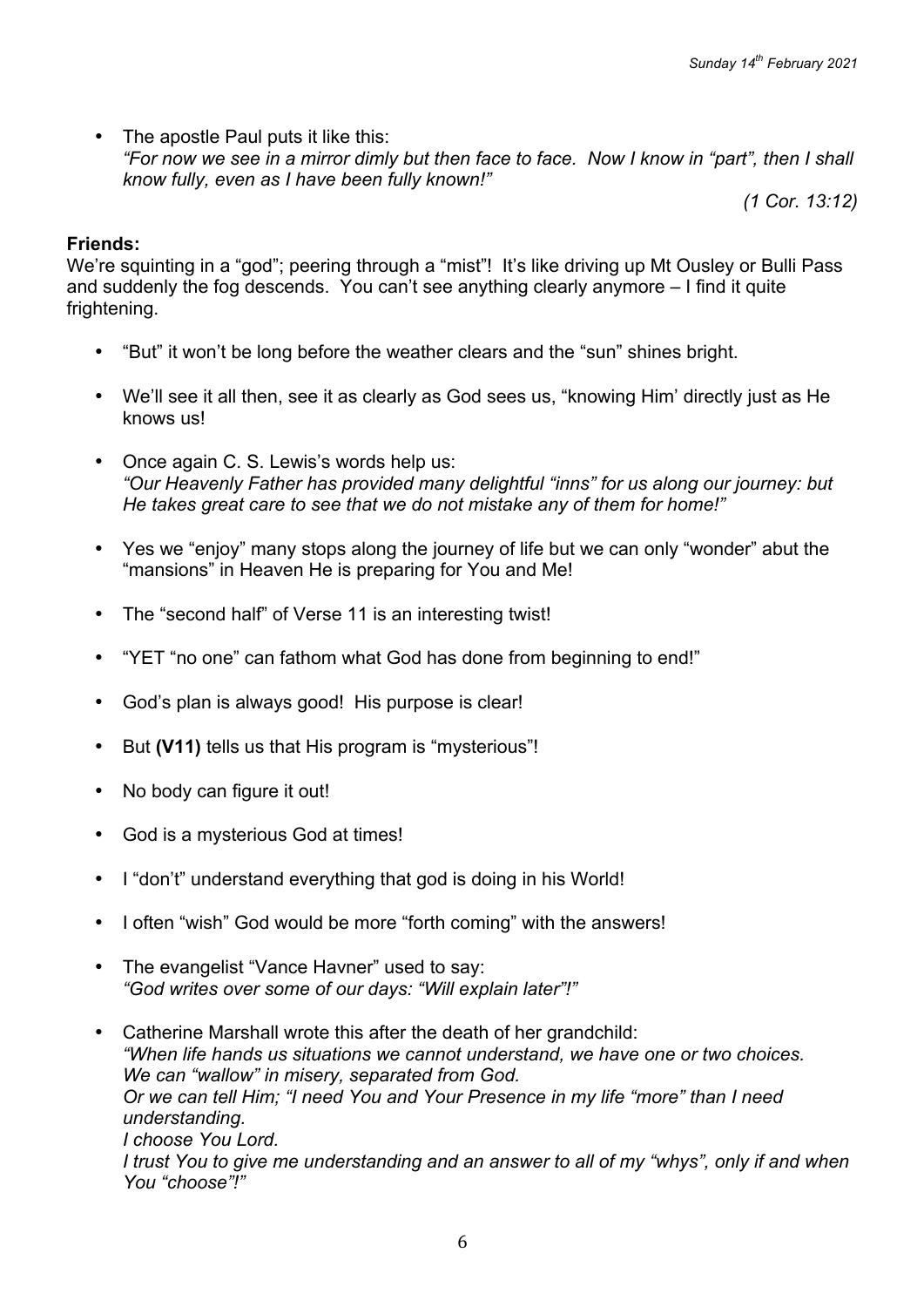• Deuteronomy 29:29 says: *"The secret things belong to the LORD our God, but the things revealed belong to us!"*

## **Friends:**

God is God and He does not owe us every answer to every question or demand!

- Right now we live by "faith" and peer through a glass darkly!
- Will you trust in God "not" knowing all the answers?
- God "loves" us with an infinite and perfect love demonstrated at the "cross"! God is for us not against us, what more could we want?
- Verses 12 to 13: *I know that there is nothing better for people than to be happy and to do good while they live! That each of them may eat and drink and find satisfaction in all their toil – "this is the gift of God"!"*

## **Friends:**

You enter the world's greatest amusement park! You have the whole day to spend there! Which amazing roller coaster will you ride first?

- "None"! You sit on the bench, pull out a laptop computer, and dedicate yourself to computing the precise mechanical configurations of every attraction! You figure that mastery of the nuts and bolts will enhance the roller-coaster experience!
- Eight hours later, it is time to go home!
- The laptop is humming but you "haven't" experienced a "single thrill"!
- This is what happens in life when we become preoccupied with "looking over" God's shoulder!
- You will "never" understand even a small portion of God's program, so you might as well enjoy a larger portion of His provisions!
- If God tried to explain the science of providential mechanics, it would be like you trying to explain your job to a flea!
- "Life" the awesome gift of God should not be afflicted by the "paralysis of analysis"!
- We will be either frozen in "fear" over what comes next or so confused over the meaning of it all that we will not notice the joy leaking out through the seams of everyday living!
- As "believers" in our glorious God there comes a time for "lighten up" a bit, as people sometimes say!
- Do we take God, His Word, and His Laws any less seriously? "Not at all"!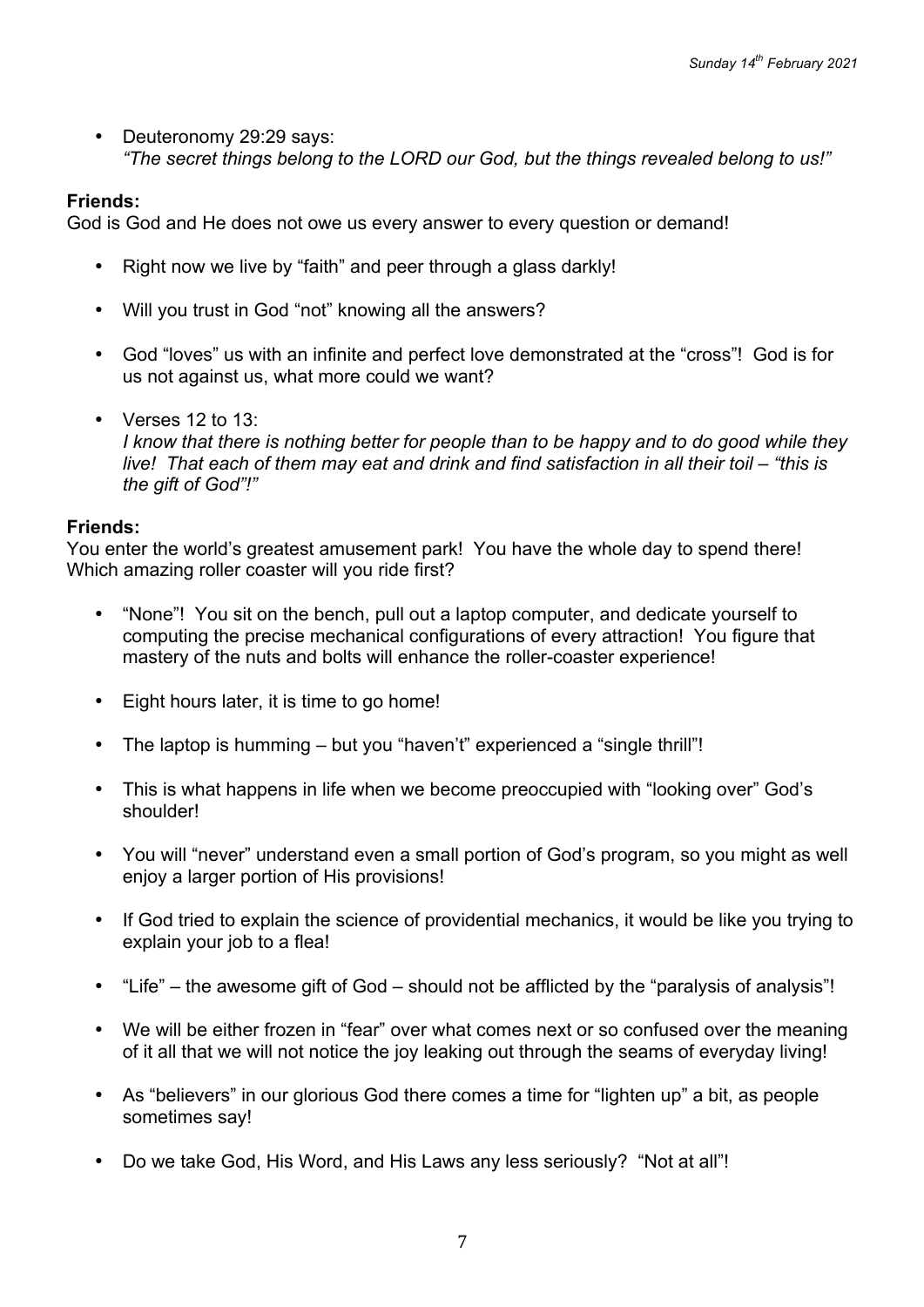• We simply acknowledge the "boundaries" defined by God's "greatness" and our "smallness"!

# **Friends:**

God "cannot" be put into any convenient "box" of our design!

- The Eternal One says in Isaiah 55:9: *"As the heavens are higher than the earth, so are my ways higher than yours and my thoughts than your thoughts!"*
- "God moves in a mysterious way His wonder to perform", hymn writer William Cowper wrote!
- Some people want to master every corner of the God question "before" they make a commitment to believe in Him, "BUT" they "miss" the heart of the issue: the issue of the "sinful heart"!
- Jesus said: I have come that they may have life, and that they may have it more abundantly!"

*(Jh. 10:19)*

- Jesus uses a great Old Testament "word" to describe the way God wants to bless you!
- God "abundantly" pardons our sins!

*(Is. 55:7)*

- Psalm 37:11 promises us an abundance of "peace"!
- 1 Timothy 1:14 His "grace" is exceedingly abundant!
- We have abundant "labors" in God's Kingdom (2 Cor. 11:23) but also abundant "joy"! *(Phili. 1:26)*
- I "think" when most Christians approach the end of life, they are going to wish they had served God more faithfully!
- But I think they will have another "regret" as well: that they did not fully take advantage of the wonderful abundance in life that "Christ offers us"!
- Our God "enjoys" our "enjoyment"!
- God "filled" the world with "good" things!
- Go to the Opera!
- Go to the Art Gallery!
- Go for a hike in the bush!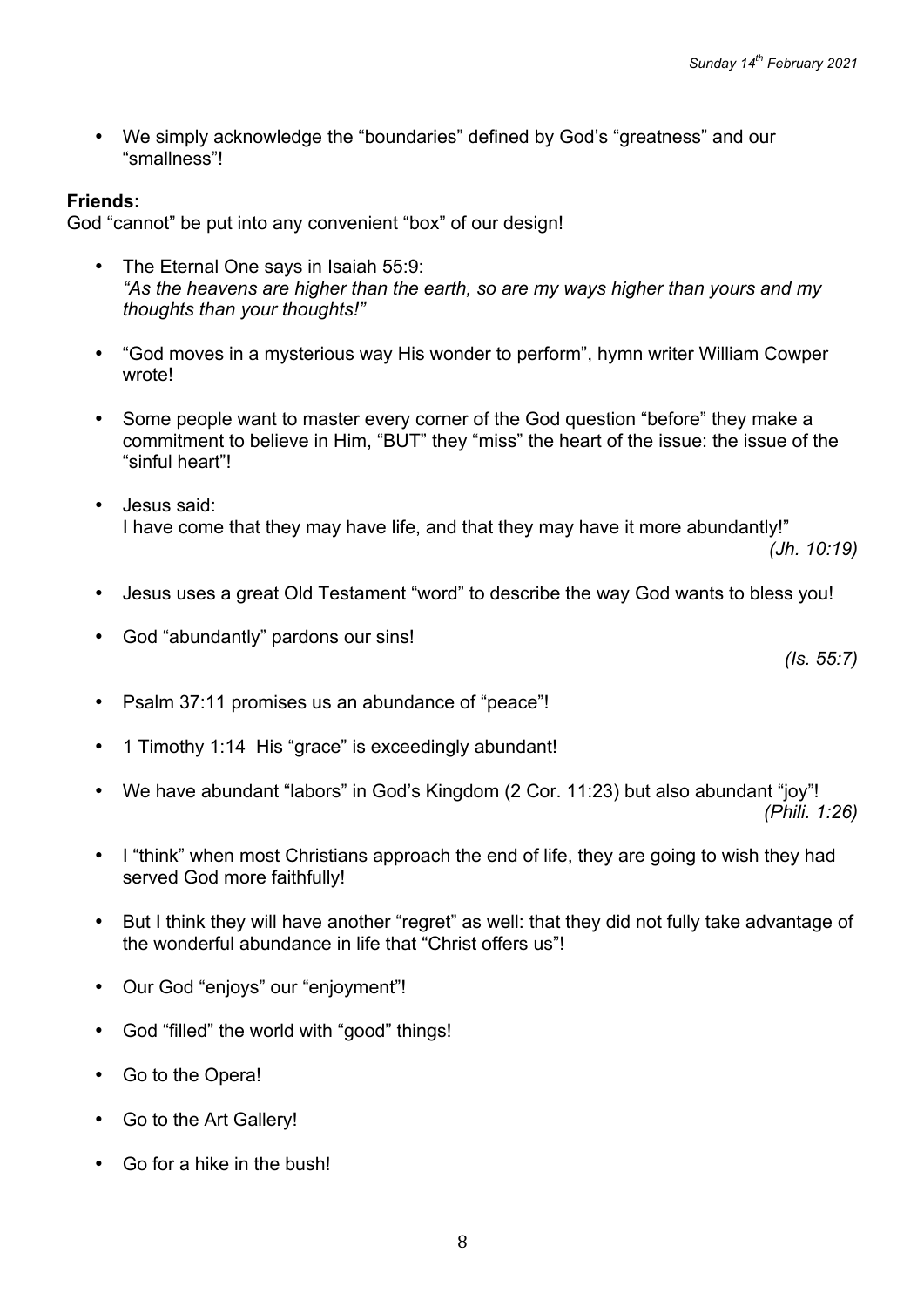- Watch a surprise!
- Spend time with your family!
- Take a holiday or a mini-break away!
- Pursue an enjoyable hobby!
- Relax in a sauna!
- Sit and read a book!
- It's "OK" to do something for "yourself" and thank God for the blessings He has abundantly poured into your life!
- Author "Jim McGuiggan" has observed: "Some saints can's enjoy a meal because the world is starving. They can't joyfully thank God for their clothing and shelter because the world is naked and homeless!
- They can't enjoy an evening at home with family because they feel they ought to be out saving souls!
- They can't spend an hour with a non-believer without feeling quilty if they haven't preached a sermon or shared Jesus in some way!
- Some saints "know" nothing of "balance"!
- And they're "miserable" because of it!
- Many "believers" think the "gospel" is "GOOD NEWS" until you obey it and then it becomes and endless "GUILT-TRIP"!
- Our Westminster Catechism says: *"Man's chief and highest end is to GLORIFY God, and fully ENJOY Him, forever!*

Is your greatest JOY in life enjoying God?

- "John Piper" sums up his life's ministry like this: *"God is most glorified in us; "when" we are most satisfied in Him!"*
- We all spontaneously "praise" whatever we "value".
- Are you "spontaneously" praising God?
- Verses 13 & 14:

*"That each of them may eat and drink and find satisfaction in all their toil – this is the gift of God! I know that everything God does will endure forever; nothing can be added to it and nothing taken from it. God does it so that people will fear Him!"*